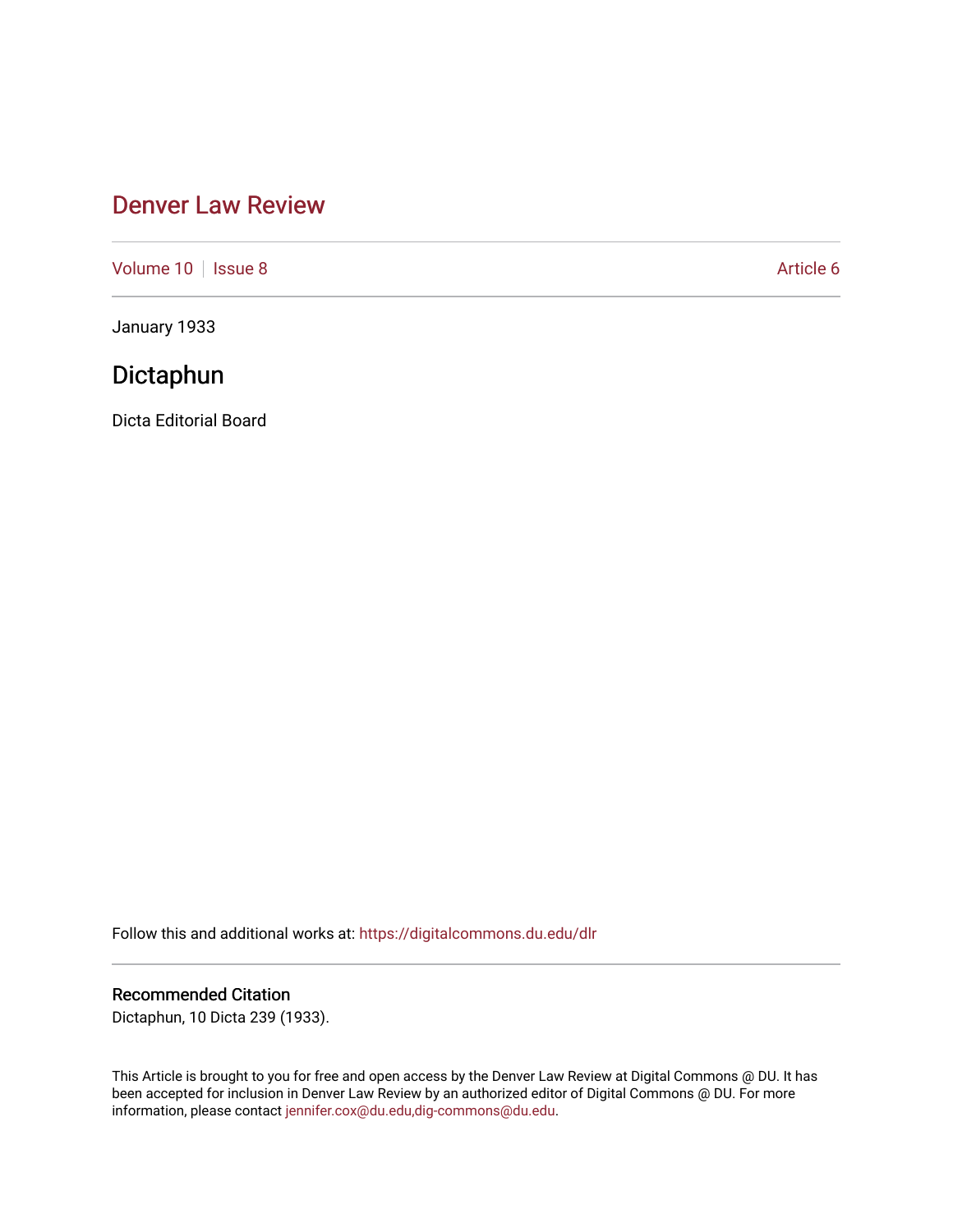# *Dict* **ap h un**

The report of the decision of the Supreme Court (per Hilliard, J.) in *Thompson* v. *Beck,* 21 P. (2d) 712, contains this:

"\* \* \* The conditions disclosed by this record emphasize the wisdom of Mr. Justice Campbell's observations in *International Trust* Co. *vs. United Coal Co.* \*

"Campell, J., dissents."

#### PRACTITIONER REPORTS CURIOUS CORRESPONDENCE

A. L. Doud, Esq., of the Denver Bar, addressing himself to the Editor-in-Chief, reports that he recently received a letter containing this language:

"One of these changes, as I have told you, was made while I was unconscious and expected to be dead the next day."

Mr. Doud expresses the hope that "As Editor of DICTAPHUN I thought perhaps you might explain this rather unusual statement." We are as much in the dark as the Editor-in-Chief.

#### PRACTITIONER REPORTS CURIOUS REPORT

Charles H. Haines, Esq., also a Denver lawyer, consults the *Colorado Graphic* for May 6, 1933, and discovers a very astonishing report of the-as-yet-unreported case of *Smith vs. Windsor* Co., No. 13214. Says the *Graphic:*

"The plaintiff's son, John, age seven, was drowned while playing on the bank of defendant's canal."

#### EDITORS OF DICTA IN INTERNECINE STRIFE

In 10 DICTA 202 is a very long statement attributed to Dunbar F. Carpenter, Esq., of the Boston Bar, and praising DICTA very much indeed. It is captioned "We Thank You" and the parenthetical admonition added "Dictaphun, please note."

We have noted to the extent that we interviewed Peter H. Holme, Esq., of the Denver Bar, to whom the statement was charged to have been sent. He declined to comment, although observing that the spring weather was a delightful change. We then stole the original of the statement from the files of the Editor-in-Chief and submitted it to a committee consisting of one literary genius, one handwriting expert and Ferdinand Pecora. The committee, through Mr. Pecora, submitted a unanimous report of one word-

Mr. Pecora: "Apocryphal!"

For the benefit of the Board of Editors (us excluded) apocryphal means fictitious, suprious or false.

Note those!